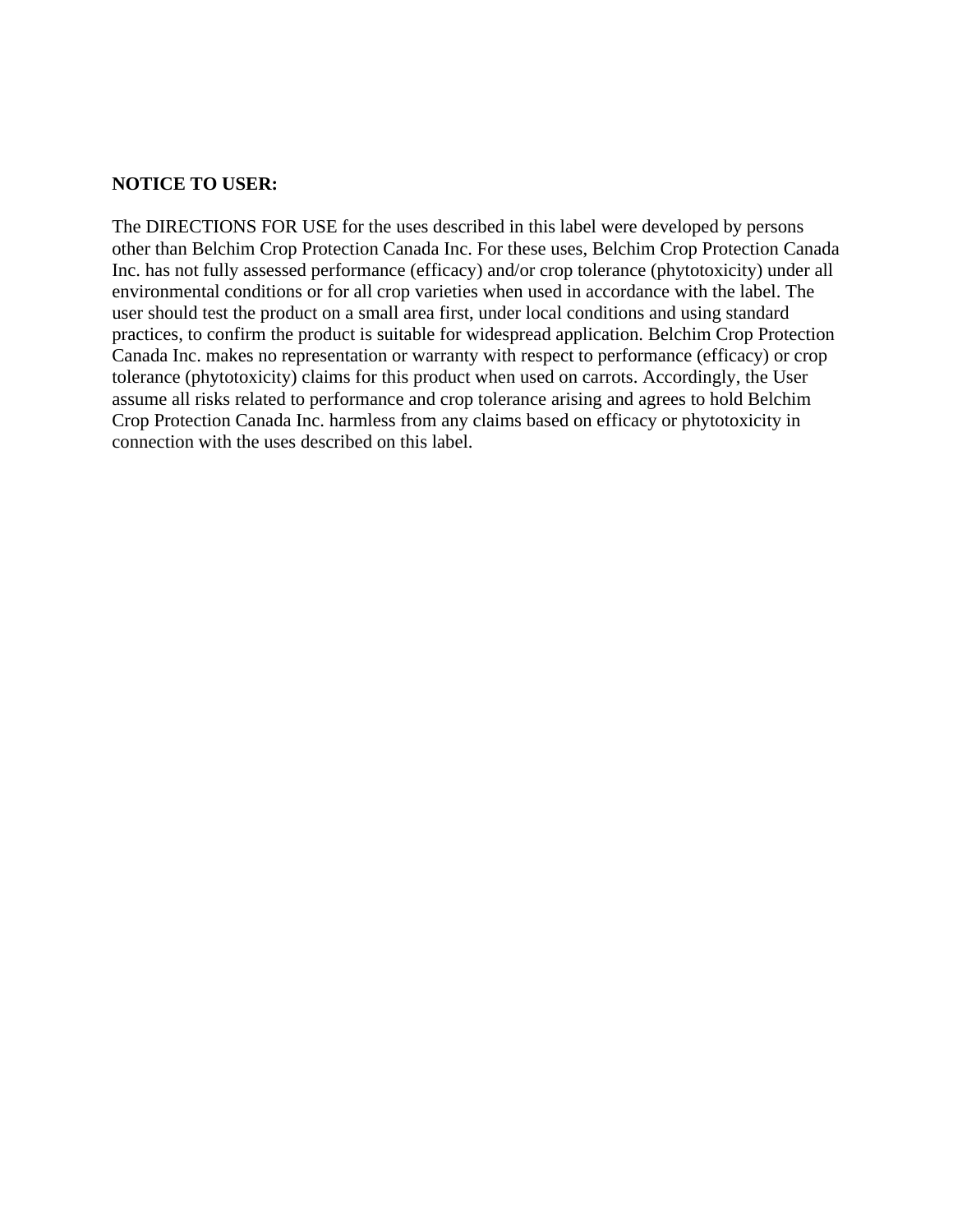# **EMERGENCY USE LABEL**

# **For sale and use in British Columbia, Saskatchewan, Manitoba, Ontario, Québec, New Brunswick, Nova Scotia, Prince Edward Island, and Newfoundland for Control of labelled weeds on Carrots from May 1, 2022 until December 31, 2022**

**Tough 600 EC Herbicide**

#### AGRICULTURAL

#### EMULSIFIABLE CONCENTRATE

#### ACTIVE INGREDIENT: Pyridate:…..600 g/L

#### READ THE LABEL AND THE BOOKLET BEFORE USING

#### KEEP OUT OF REACH OF CHILDREN

#### REGISTRATION NUMBER 34031 PEST CONTROL PRODUCTS ACT

#### WARNING – SKIN AND EYE IRRITANT

#### POTENTIAL SKIN SENSITIZER

#### NET CONTENTS: 1-20,000L

#### IN CASE OF EMERGENCY INVOLVING A POISONING OR MAJOR SPILL CALL 1-866-336-2983

#### Belchim Crop Protection NV/SA Technologielaan 7 1840 Londerzeel Belgium

### Manufactured for: Belchim Crop Protection Canada Inc. 104 Cooper Drive, Unit 3 Guelph, Ontario N1C 0A4 Tel:1-866-613-3336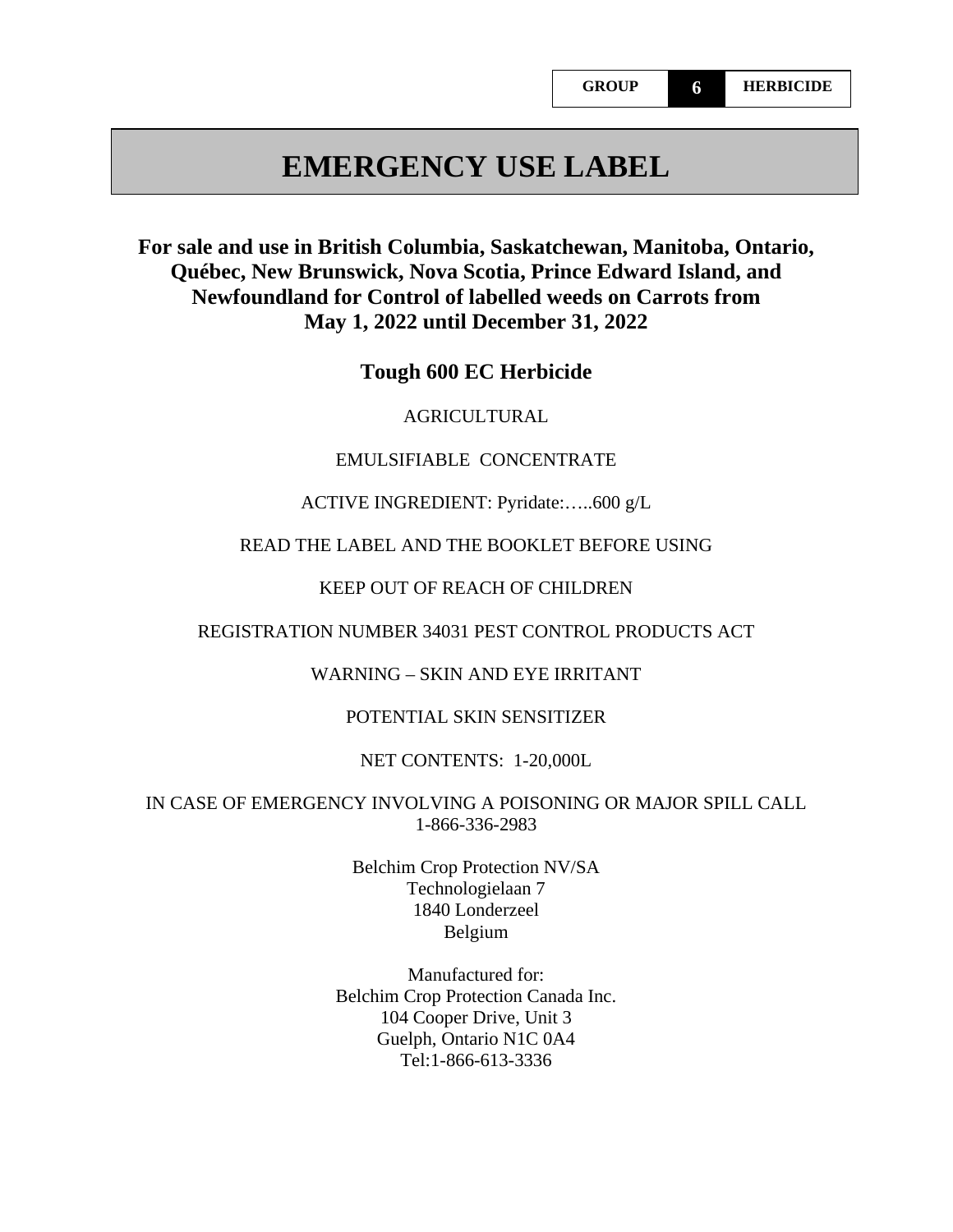## **NOTICE TO USER**

This pest control product is to be used only in accordance with the directions on the label. It is an offence under the *Pest Control Products Act* to use this product in a way that is inconsistent with the directions on the label.

## **PRECAUTIONS**

- **KEEP OUT OF THE REACH OF CHILDREN**
- Potential skin sensitizer
- Causes eye and skin irritation. DO NOT get in eyes or on skin.
- Wash thoroughly with soap and water after handling and before eating, drinking, chewing gum, using tobacco or using the toilet. Remove contaminated clothing and wash separately from other laundry before reuse.
- Do not apply by air
- Do not apply this product through any type of irrigation system.
- Do not apply this product when wind conditions will allow drift to adjacent susceptible vegetation.
- Wear coveralls over a long-sleeved shirt, long pants, chemical-resistant gloves, socks and chemical-resistant footwear during mixing, loading, application, clean-up and repair. In addition, wear protective eyewear (goggles or face shield) during mixing, loading, cleanup and repair. Gloves are not required within a closed cab.

**DO NOT** enter or allow worker entry into treated areas to perform postapplication activities during the intervals specified in the following table:

| Crop    | <b>Postapplication Activity</b> | <b>Restricted-entry</b><br><b>Interval (REI)</b><br>and/or<br><b>Preharvest</b><br><b>Interval (PHI)</b> |  |
|---------|---------------------------------|----------------------------------------------------------------------------------------------------------|--|
| Carrots | Harvesting                      | 60 days                                                                                                  |  |
|         | All other activities            | 12 hours                                                                                                 |  |

Apply only to agricultural crops when the potential for drift to areas of human habitation and human activity, such as houses, cottages, schools and recreational areas, is minimal. Take into consideration wind speed, wind direction, temperature inversions, application equipment, and sprayer settings.

# **ENVIRONMENTAL PRECAUTIONS**

This product contains an active ingredient and aromatic petroleum distillates, which are toxic to aquatic organisms. Toxic to non-target terrestrial plants. Observe spray buffer zones specified under DIRECTIONS FOR USE.

Toxic to small wild mammals.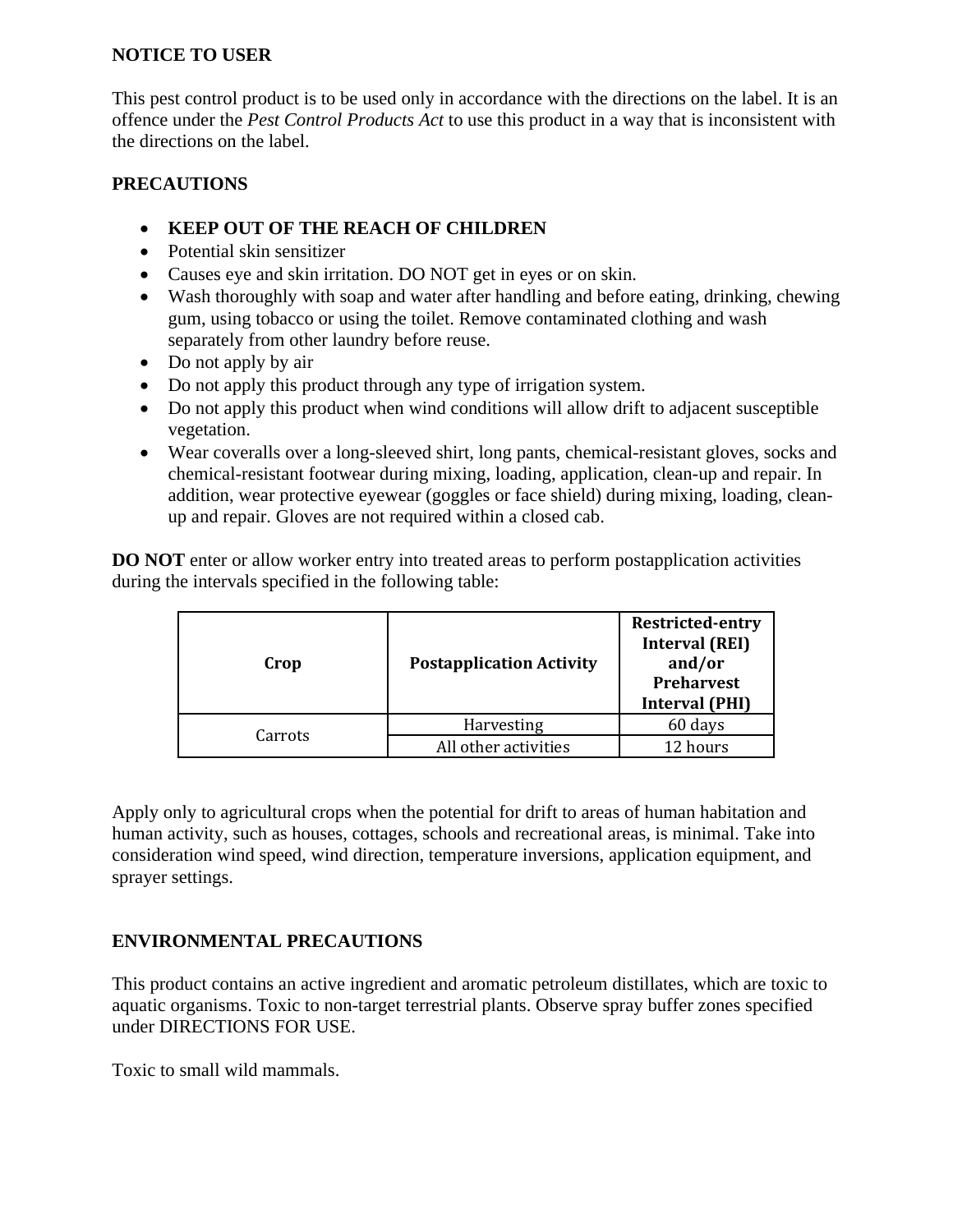To reduce runoff from treated areas into aquatic habitats, avoid application to areas with a moderate to steep slope, compacted soil, or clay.

Avoid application when heavy rain is forecast.

Contamination of aquatic areas as a result of runoff may be reduced by including a vegetative filter strip between the treated area and the edge of the water body.

# **FIRST AID**

**IF SWALLOWED:** Call a poison control centre or doctor **IMMEDIATELY** for treatment advice.Do not induce vomiting unless told to do so by a poison control centre or doctor.Do not give **any** liquid to the person.Do not give anything by mouth to an unconscious person.

**IF INHALED:** Move person to fresh air. If person is not breathing, call 911 or an ambulance, then give artificial respiration, preferably by mouth-to-mouth, if possible. Call a poison control centre or doctor for treatment advice.

**IF IN EYES:** Hold eye open and rinse slowly and gently with water for 15-20 minutes. Remove contact lenses, if present after the first 5 minutes, then continue rinsing eye.Call a poison control centre or doctor for treatment advice.

**IF ON SKIN OR CLOTHING:** Take off contaminated clothing. Rinse skin **IMMEDIATELY** with plenty of water for 15-20 minutes. Call a poison control centre or doctor for treatment advice.

Take container, label or product name and Pest Control Registration Number with you when seeking medical attention.

## **TOXICOLOGICAL INFORMATION**

Contains petroleum distillate - vomiting may cause aspiration pneumonia. Treat symptomatically.

#### *IN CASE OF EMERGENCY INVOLVING A POISONING OR MAJOR SPILL CALL 1-866-336-2983*

## **STORAGE**

Do not freeze. Store in a cool, dry, secure and well ventilated area. Store product in original container only in a location inaccessible to children and pets. Do not contaminate water, other pesticides, fertilizer, food or feed in storage. To prevent contamination store this product away from food or feed. Not for use or storage in or around the home.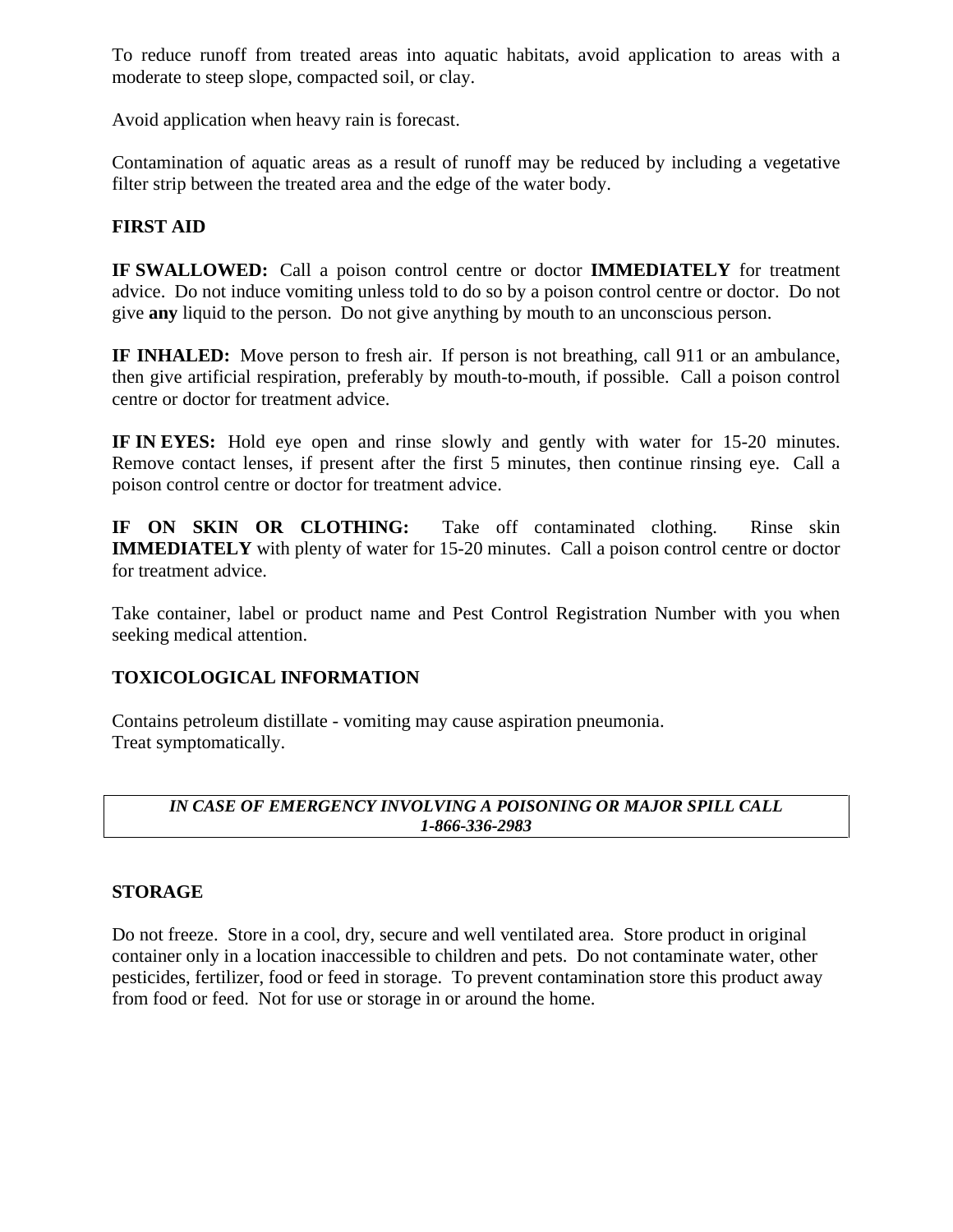# **DISPOSAL**

For recyclable containers.

DO NOT reuse this container for any purpose. This is a recyclable container, and is to be disposed of at a container collection site. Contact your local distributor/dealer or municipality for the location of the nearest collection site. Before taking the container to the collection site:

- 1. Triple- or pressure-rinse the empty container. Add the rinsings to the spray mixture in the tank.
- 2. Make the empty, rinsed container unsuitable for further use.

If there is no container collection site in your area, dispose of the container in accordance with provincial requirements.

For refillable containers

For disposal, this empty container may be returned to the point of purchase (distributor/dealer). It must be refilled by the distributor/dealer with the same product. Do not reuse this container for any other purpose.

For information on disposal of unused, unwanted product, contact the manufacturer or the provincial regulatory agency. Contact the manufacturer and the provincial regulatory agency in case of a spill, and for clean-up of spills.

# **RESISTANCE MANAGEMENT RECOMMENDATIONS**

For resistance management, Tough 600 EC is a Group 6 herbicide. Any weed population may contain or develop plants naturally resistant to Tough 600 EC herbicide and other Group 6 herbicides. The resistant biotypes may dominate the weed population if these herbicides are used repeatedly in the same field. Other resistance mechanisms that are not linked to the site of action, but specific for individual chemicals, such as enhanced metabolism, may also exist. Appropriate resistance-management strategies should be followed.

To delay herbicide resistance:

- Where possible, rotate the use of Tough 600 EC herbicide or other Group 6 herbicides with different herbicide groups that control the same weeds in a field.
- Use tank mixtures with herbicides from a different group when such use is permitted. To delay resistance, the less resistance-prone partner should control the target weed(s) as effectively as the more resistance-prone partner.
- Herbicide use should be based on an integrated weed management program that includes scouting, historical information related to herbicide use and crop rotation, and considers tillage (or other mechanical control methods), cultural (for example, higher crop seeding rates; precision fertilizer application method and timing to favour the crop and not the weeds), biological (weed-competitive crops or varieties) and other chemical control practices.
- Monitor treated weed populations for signs of resistance development. If resistance is suspected, prevent weed seed production in the affected area if possible by an alternative herbicide from a different group. Prevent movement of resistant weed seeds to other fields by cleaning harvesting and tillage equipment when moving between fields, and planting clean seed.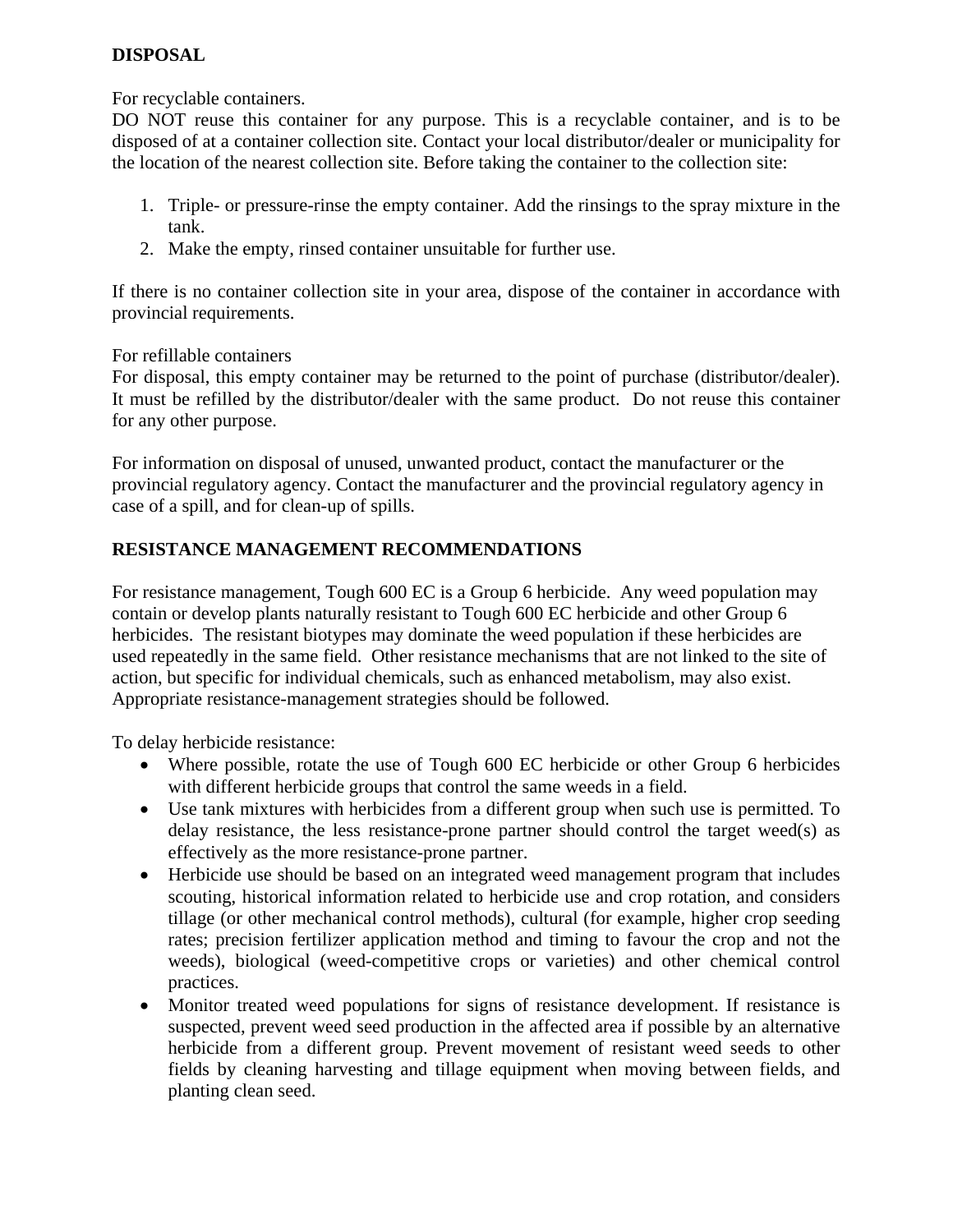- Have suspected resistant weed seeds tested by a qualified laboratory to confirm resistance and identify alternative herbicide options.
- Contact your local extension specialist or certified crop advisors for any additional pesticide resistance-management and/or integrated weed-management recommendations for specific crops and weed biotypes.
- For further information or to report suspected resistance, contact Belchim Crop Protection Canada Inc. at 1-866-613-3336 or visit www.belchimcanada.com

## **PRODUCT INFORMATION**

Tough 600 EC herbicide is a selective herbicide for pre-seed, pre-emergence and post-emergence applications for control or suppression of actively growing annual broadleaf weeds. Tough 600 EC is recommended to be used sequentially with other herbicides as part of a complete weed control program. Tough 600 EC is an emulsifiable concentrate formulation containing 600 g of pyridate per litre of product.

Tough 600 EC is a contact herbicide that is absorbed rapidly by the leaves of plants. Tough 600 EC does not offer any residual weed control. Therefore, only weeds that have emerged at the time of application will be controlled or suppressed. Symptoms in sensitive weeds include marginal yellowing, followed by yellowing and browning of the entire leaf, usually occurring within 4-7 days after application. Activity is more rapid at higher temperatures and when weeds are actively growing. Weed control under adverse conditions such as drought, low temperatures, etc., may be decreased.

Do not apply to any crops other than those listed on the label as crop damage will result. Do not allow spray to drift to adjacent fields seeded to crops other than those crops listed on this label.

Read and understand the entire label before opening this product. If you have questions, call the manufacturer at 1-866-613-3336 or obtain technical advice from the distributor or your provincial agricultural representative.

## **DIRECTIONS FOR USE**

As this product is not registered for the control of pests in aquatic systems, DO NOT use to control aquatic pests.

DO NOT contaminate irrigation or drinking water supplies or aquatic habitats by cleaning of equipment or disposal of wastes.

Field sprayer application: DO NOT apply during periods of dead calm. Avoid application of this product when winds are gusty. DO NOT apply with spray droplets smaller than the American Society of Agricultural Engineers (ASAE S572.1) medium classification. Boom height must be 60 cm or less above the crop or ground.

Label rates, conditions and precautions are product specific. Read and understand the entire label before opening this product. Apply only at the rate recommended for aerial application on this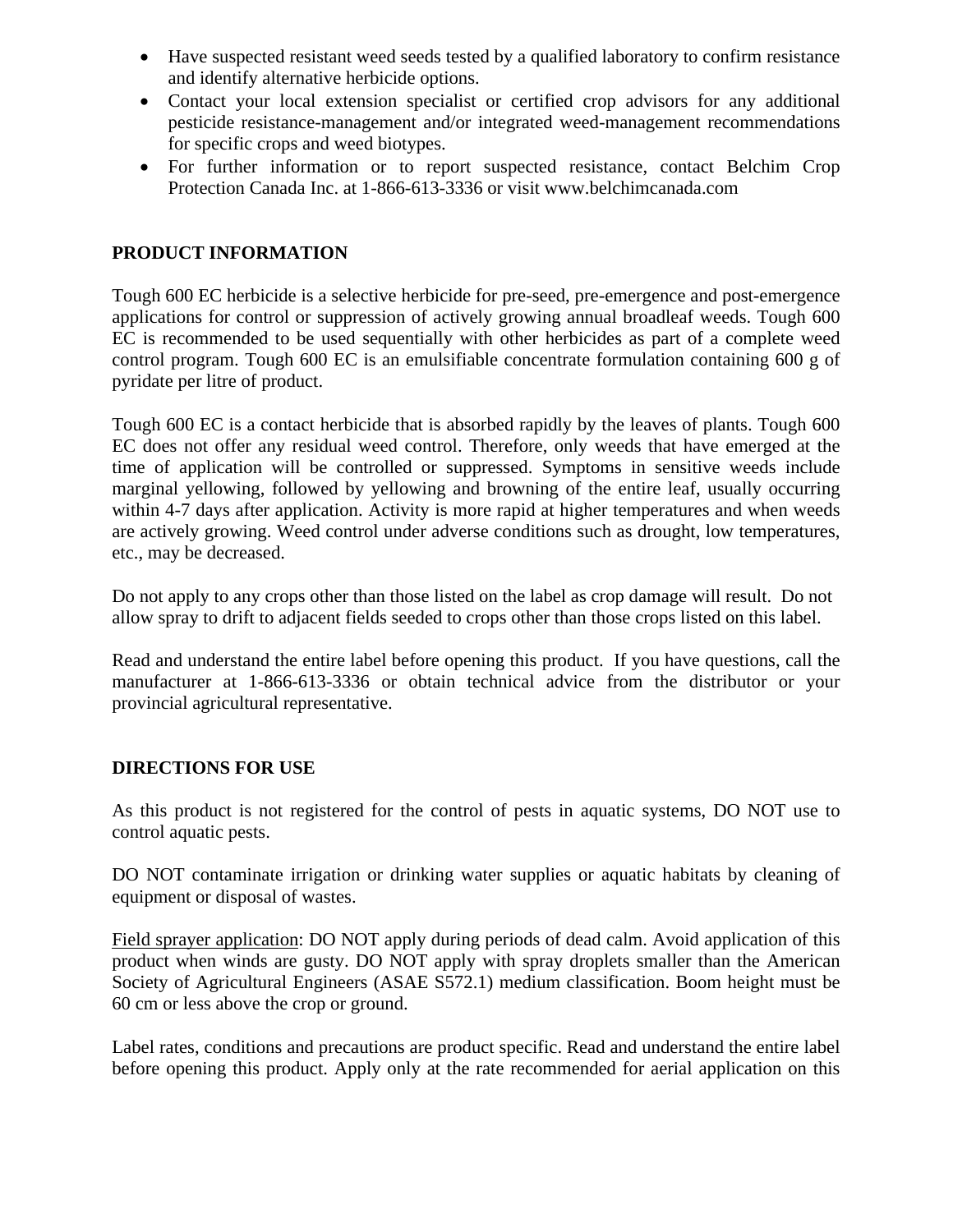label. Where no rate for aerial application appears for the specific use, this product cannot be applied by any type of aerial equipment.

Ensure uniform application. To avoid streaked, uneven or overlapped application, use appropriate marking devices.

### **Use Precautions**

Apply only when meteorological conditions at the treatment site allow for complete and even crop coverage.

### **Product Specific Precautions**

DO NOT apply by air.

## **SPRAY BUFFER ZONES**

A spray buffer zone is NOT required for:

- uses with hand-held application equipment permitted on this label,
- low-clearance hooded or shielded sprayers that prevent spray contact with crop, fruit or foliage.

The spray buffer zones specified in the table below are required between the point of direct application and the closest downwind edge of sensitive terrestrial habitats (such as grasslands, forested areas, shelter belts, woodlots, hedgerows, riparian areas and shrublands), sensitive freshwater habitats (such as lakes, rivers, sloughs, ponds, prairie potholes, creeks, marshes, streams, reservoirs and wetlands) and estuarine/marine habitats.

| Method of<br>application | Crop    | Spray Buffer Zones (metres) Required for the Protection of: |                        |                                               |                     |                         |  |  |
|--------------------------|---------|-------------------------------------------------------------|------------------------|-----------------------------------------------|---------------------|-------------------------|--|--|
|                          |         | Freshwater<br><b>Habitat of Depths:</b>                     |                        | Estuarine/Marine<br><b>Habitat of Depths:</b> |                     |                         |  |  |
|                          |         | Less<br>than 1<br>m                                         | Greater<br>than 1<br>m | Less<br>than 1 m                              | Greater than<br>1 m | Terrestrial<br>Habitat: |  |  |
| Field<br>sprayer         | Carrots |                                                             |                        |                                               |                     |                         |  |  |

The spray buffer zones for this product can be modified based on weather conditions and spray equipment configuration by accessing the Spray Buffer Zone Calculator on the Pesticides portion of the Canada.ca web site.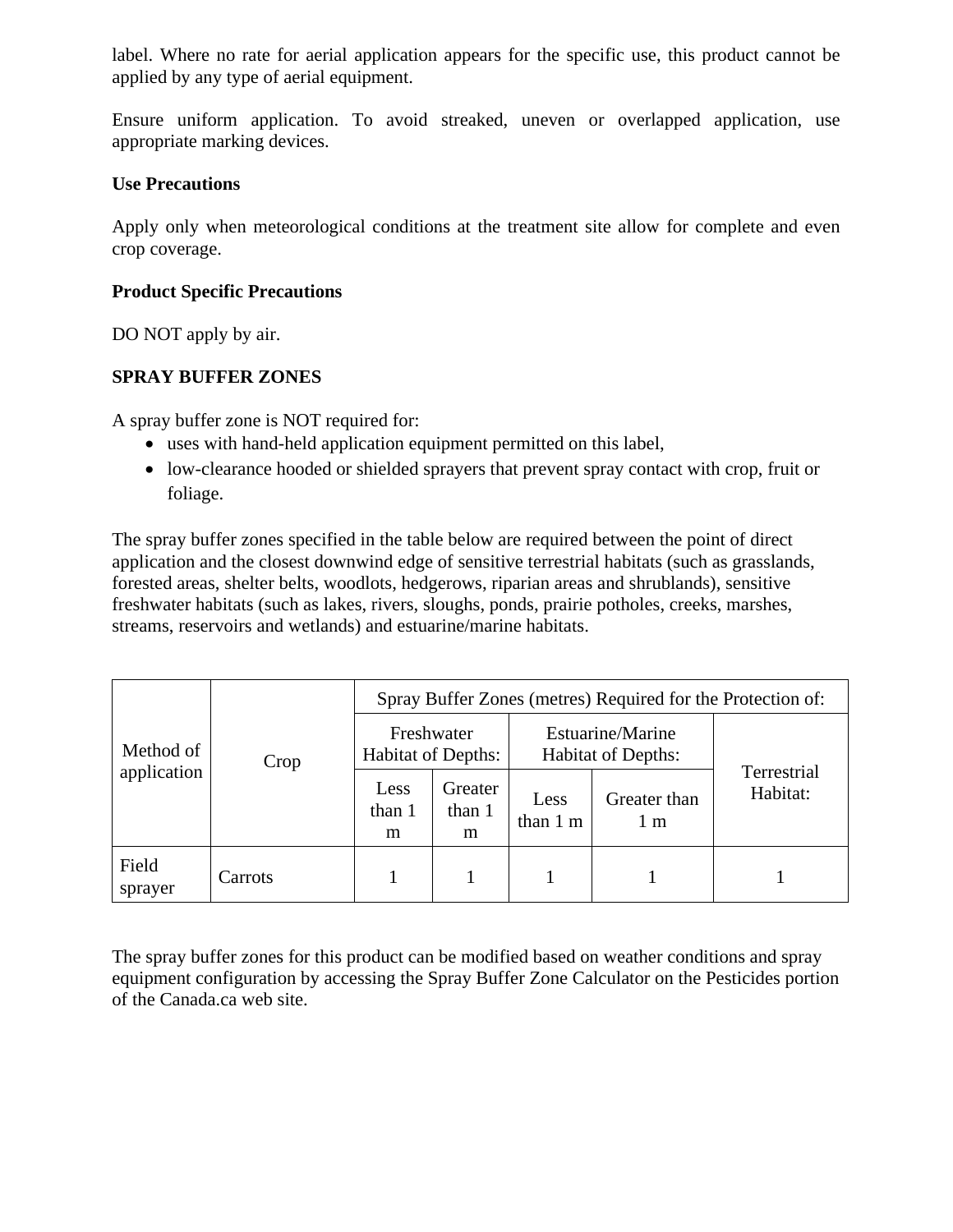# **Ground Application**

Mixing Instructions and Order:

1. Ensure that the sprayer interior is clean, then fill sprayer  $\frac{1}{4}$  to  $\frac{1}{2}$  full with the required amount of clean water and begin agitation or bypass.

2. Add any WG or DF formulation mix partners into the spray tank and continue to agitate to ensure complete mixing.

3. Add Tough 600EC herbicide and agitate to ensure complete mixing.

- 4. Add any additional EC formulation mix partners and agitate to ensure complete mixing.
- 5. Fill sprayer to 3⁄4 of the required amount of water.
- 6. Add any solution (SN or SL) formulation mix partners and agitate to ensure complete mixing.
- 7. Add any external adjuvant materials at their appropriate ratios to the tank.

8. While continuing to agitate, fill the remainder of the tank with water to the proper level.

9. Spray the herbicide suspension the same day as mixing

10. Do not mix, load or clean spray equipment where there is a potential to contaminate wells or aquatic systems.

When using chemical handling equipment to fill the sprayer, the following additional recommendations apply:

- WG and DF formulations are preferentially batch mixed.
- SC, SN, and SL formulations may be inducted or batch mixed.
- EC formulations are preferentially batch mixed.

# **Sprayer Cleanup**

Before Spraying: Prior to using Tough 600EC Herbicide, ensure that the spray tank, lines and filter are thoroughly clean.

After Spraying: Thoroughly clean application equipment immediately after spraying. DO NOT allow Tough 600EC Herbicide residues to dry within the spray tank. When using a tank-mix, consult the tank-mix partner label for additional clean-up instructions. The following recommendations are provided

- 1. Drain and flush tank walls, boom and all hoses for 10 minutes with clean water/detergent mixture. Rinse with clean water. DO NOT clean the sprayer near desirable vegetation, wells or other water sources.
- 2. Remove all nozzles and screens. Wash separately.
- 3. Dispose of all rinsate in accordance with provincial regulations.

## **SPRAYING INSTRUCTIONS:**

- 1. Water Volume: Apply in a minimum spray volume of 100 L/ha OR the volume given in the crop and pest specific instructions tabulated below, whichever is LARGER.
- 2. Apply at uniform speed and avoid overlapping. Shut off spray boom while starting, turning, slowing or stopping to avoid potential crop injury from over application.

DO NOT apply during periods of dead calm or when wind velocity and direction pose a risk of spray drift.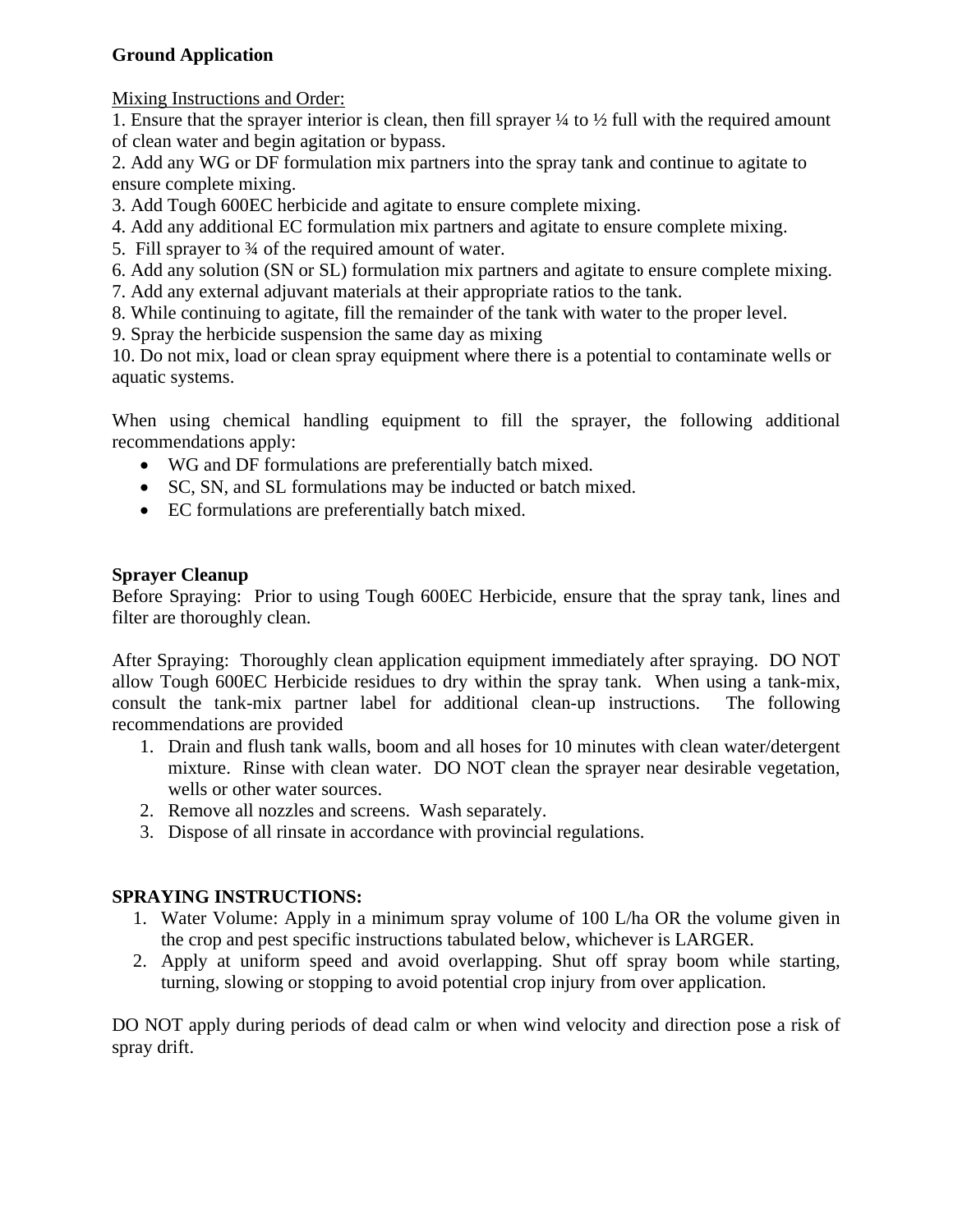## **Crop Tolerance**

Tough 600 EC Herbicide has exhibited crop tolerance to labelled crops in development trials when used according to label recommendations and rates. However, Tough 600 EC Herbicide has not been tested on all carrot varieties for tolerance.

Treated carrots may exhibit stunting, chlorosis and/or partial defoliation of the leaves present at the time of application. Leaves that come into contact with the spray may be affected. Carrots usually outgrow these symptoms and continue to grow at a normal rate with no adverse effect on vigour, maturity, or crop yield. To minimize herbicide symptoms, apply to carrots which are actively growing that have sufficiently hardened off and that have a substantial waxy cuticle. Avoid irrigation in the 3 days just prior to herbicide application. Delay application for 3 days after rainfall, cool, or cloudy weather to allow the crop to harden-off. Consult with your Belchim representative prior to adding any surfactants or tank-mix partners not specifically mentioned on this label. Do not apply Tough 600 EC Herbicide when temperatures exceed 25˚C, as crop injury may result. Application of Tough 600EC Herbicide is discouraged when the 24-hour temperature difference is >10C, as this may increase the risk of crop injury.

#### **Rotational Crop Information**

Tough 600 EC Herbicide offers contact control of susceptible species and has no residual herbicidal activity. Crops rotated following the use of Tough 600 EC Herbicide should not be negatively impacted.

#### **Crop Information**

Tough 600 EC Herbicide is a contact herbicide to be used alone or in combination with other herbicides for selective control of certain broadleaf weeds. For optimal weed control, and to minimize weed competition, applications should be made after the weeds have emerged and prior to their reaching 10-15 cm in height.

Tough 600 EC Herbicide may be used as a post-emergent contact herbicide in Carrots for control of labelled weeds that have emerged at the time of application.

|                  |  |  | Weeds** controlled by Tough 600 EC Herbicide when applied post-emergent, pre-seed and pre- |  |
|------------------|--|--|--------------------------------------------------------------------------------------------|--|
| emergent, alone. |  |  |                                                                                            |  |

| Common name            | Scientific name        | <b>Product Rate</b> |
|------------------------|------------------------|---------------------|
| Black nightshade       | Solanum nigrum         | $0.75$ L/ha         |
| Redroot pigweed        | Amaranthus retroflexus | $0.5 - 0.75$ L/ha   |
| Common lamb's quarters | Chenopodium album      | $0.75$ L/ha         |
| False cleavers         | Galium spurium         | $0.5$ L/ha          |

\*\*Weeds which are listed as controlled by Tough 600 EC will be controlled even if they are resistant biotypes of those weeds belonging to the following groups: Group 2:

ALS inhibitors; Group 5: Photosystem II inhibitors; Group 9: EPSP synthase inhibitors.

For optimum results, apply Tough 600EC Herbicide to young, actively growing weeds. Early application will maximize crop yields by reducing weed competition. Weeds emerging after application of Tough 600EC Herbicide will not be controlled.

Prior to applications of Tough 600 EC, registered pre-emergence herbicides may be applied for grass control and may improve control of several of the weeds listed above. Consult these respective labels for directions, precautions and limitations prior to application.